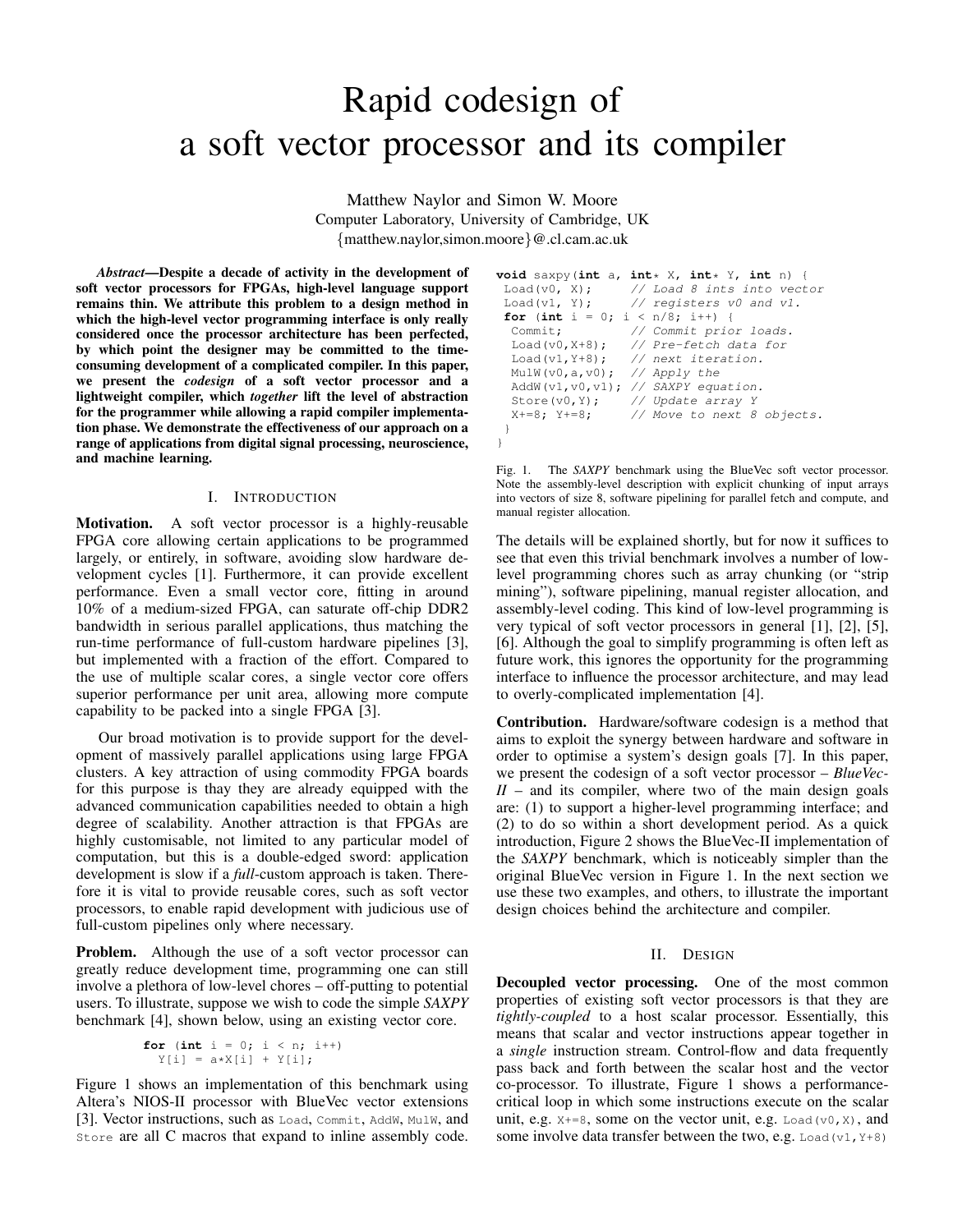

Fig. 2. The *SAXPY* benchmark using BlueVec-II. When called, function (a) constructs an abstract syntax tree (b) which is then compiled to vector code and written to instruction memory on BlueVec-II. The vector code can then be invoked when desired using the call function (see text body).

where the value of  $Y+8$  is computed on the scalar unit and passed as an argument to the vector unit.

One drawback of the tightly-coupled design is the challenge in developing a compiler which must understand both scalar code *and* vector code, as well as the interaction between the two. Given that the scalar compiler, in our case gcc, is already highly sophisticated, even the addition of a simple vector-code compilation pass could require a lot of work. This is especially the case for a hardware developer (not necessarily a compiler expert) who may wish to add support for a new instruction they have added to the vector unit.

To avoid this problem, BlueVec-II adopts a *decoupled* design in which the vector and scalar instruction streams are *completely separate*. Now vector code can be analysed and transformed in isolation, independently of the scalar compiler. BlueVec-II's programming interface is implemented as a lightweight C++ library that runs on the scalar host, generating vector code and writing it to BlueVec-II's instruction memory at run-time. To dynamically compile the kernel defined in Figure 2 into BlueVec-II instruction memory, we write

$$
Kernel \, \text{saypyKernel} = \, \text{saypy}();
$$

This kernel expects three parameters: a, x and y. To invoke it from the scalar host, we must pass arguments to be used as values for these parameters:

call(n, saxpyKernel, a, X, Y);

where n is the length of all arrays processed by the kernel, in this case the lengths of  $x$  and  $y$ . The kernel can be called as many times as required, and with different arguments each time. It can also be called asynchronously, allowing the NIOS-II and BlueVec-II cores to run in parallel, with the two threads joinable by a call to bluevecSync().

Implicit chunking and double buffering. Figure 1 shows that, in the tightly-coupled approach, quite a lot of scalar code is used to keep the vector unit both busy and efficient. First, the input arrays must be split into eight-element vectors and processed in a loop since each BlueVec vector register is only eight elements wide (a process known as *strip mining*). Second, a software pipeline must be set up to allow latent memory accesses to run in parallel with compute. This is achieved by pre-fetching the first chunks of  $x$  and  $y$  outside the loop (*priming* the pipeline) and then, in each iteration, pre-fetching the chunks that will be needed in the next iteration while processing the latest available chunks. The Commit instruction

```
Kernel fir(int* filter, int ntaps) {
  Param<int*> input, output;
  Stream<int> x = load(input);
  Stream<int> sum = streamOf(0);
  for (int i = 0; i < ntaps; i++) {
    sum = sum + x*filter[i];
    x = shiftIn(0, x);}
  store(sum, output);
  return kernel();
}
```
Fig. 3. BlueVec-II kernel to implement an  $N$ -tap FIR filter. The same task requires around 40 lines of vector code (excluding code to implement doublebuffering) using the VEGAS vector core.

enables the target registers of the loads to be updated, and stalls processing until all outstanding loads have completed.

In order to lift the level of abstraction for the programmer, we generalise fixed-size vectors to arbitrary-sized *streams*. Our C++ operations on streams such as

```
Stream<int> operator+(Stream<int> a,
                      Stream<int> b)
```
do not specify how many + operations should be done in parallel, and how many in sequence. This, along with chunking and double-buffering, is left to the vector unit hardware. This is straightforward to implement, and also efficient. It means, for example, that the explicit scalar instructions required to implement branching, pointer arithmetic, and pre-fetching in Figure 1 can be implemented as implicit background operations in the hardware. It is important, though, that BlueVec-II operates by *dataflow evaluation*, i.e. does not attempt to *fully* execute one stream instruction before considering the next – that would be inefficient in terms of the memory needed to store the intermediate results of a computation.

Vector code analysis and transformation. A soft vector processor typically contains a set of vector registers which must be explicitly managed by the programmer. As the number of vector instructions in a block of code rises, efficient manual register management becomes a real burden. This is where the benefits of a decoupled design can be applied. In Figure 2, stream functions such as load, store, - and  $*$  actually construct an *abstract syntax tree* on the NIOS-II. Only when the kernel() function is called are the operations compiled to vector code and transferred to BlueVec-II. Part of this process includes an automatic liveness analysis and register allocation phase. As a result, the programmer can simply declare as many streams as desired – if there is insufficient register capacity, an error will be reported. To achieve the same degree of automated code transformation in a tightly-coupled design would require a more heavyweight solution since vector instructions are intermingled with a complex scalar instruction set.

Sliding window algorithms. Existing soft vector processors are commonly applied to the implementation of sliding window algorithms [1], [2], [6]. For comparison, Figure 3 shows the BlueVec-II implementation of the classic N-tap FIR filter. Whereas the scalar implementation of an FIR filter involves sliding a N-element window (filter) across an input signal, computing a dot-product at each point, the vector version involves creating  $N$  shifted versions of the input signal such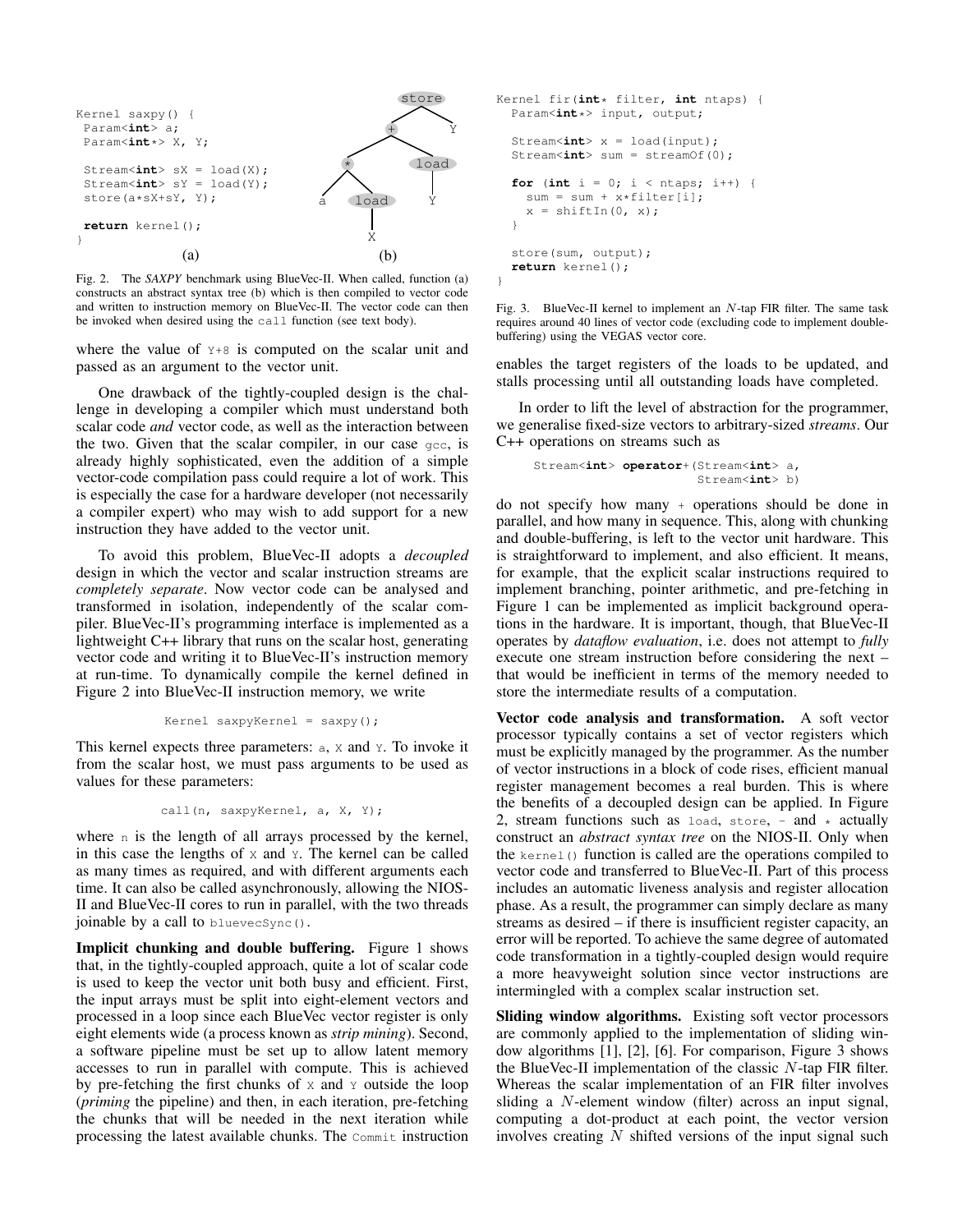```
Kernel ivalueAccum() {
  Param<int*> targets, weights;
  Stream<int>t =load(targets);
  Stream<int> w = load(weights);
  storeLocal(loadLocal(t)+w, t);
  return kernel();
}
```
Fig. 4. Updating I-values using lane local memories in BlueVec-II. The same task requires over 30 lines of code using the BlueVec vector core [3].

that the concatenation of  $i^{th}$  elements of each represents the window at position  $i$ . In BlueVec-II this is achieved using the construct shiftIn( $x, s$ ), which shifts stream s right by one position, inserting  $x$  at the front. We also use the construct stream of  $(x)$  to obtain a stream with value x at every position. Other sliding window algorithms, such as 2D convolution and median filtering, are implemented similarly.

An interesting aspect of this example is that C++ is being used as a meta-language to generate vector code on the scalar host, e.g. the for statement is executed and unrolled before the kernel is compiled and passed to BlueVec-II. The example also illustrates the difference between compile-time and run-time kernel parameters: whereas values for the parameters filter and ntaps are supplied when the kernel is compiled, the values of input and output are supplied on every invocation. The filter could be moved to a run-time parameter too, with the overhead of having to pass the  $N$  taps on each invocation.

Lane local memories. Just as an FPGA has finite resources, BlueVec-II has a finite number of parallel execution units – referred to as *vector lanes*. As well as an ALU, each vector lane contains a low-latency on-chip *lane local memory* [1]. These memories can be accessed using the following streamindexed load and store operations.

```
Stream<int> loadLocal(Stream<int> addr);
void storeLocal(Stream<int> data, Stream<int> addr);
```
In these operations, the  $i^{th}$  value in the address stream addr is used to index the local memory in lane i mod *numLanes*. A common use of lane local memories is to implement lookup tables that approximate expensive functions. In this case, although each memory contains the same data table, different elements can be accessed in parallel by different lanes. The next sections explore some other uses lane local memories.

Synaptic updates in neural simulation. *I-value accumulation* is a key process in the simulation of spiking neural networks [3]. In a typical biological network, each neuron is connected to thousands of target neurons. When a neuron spikes, some amount of current passes to each target, depending on the weight of the connection. If these targets and connection weights are stored in arrays targets and weights, the input-current (I-value) of each target is updated as follows.

```
for (int i = 0; i < numTargets; i+1)
  ivalues[targets[i]] += weights[i]
```
Figure 4 shows a BlueVec-II kernel to perform this computation, with I-values. It assumes that the targets array has been arranged so that the  $i^{th}$  element refers to a neuron n such that i mod *numLanes* is equal to n mod *numLanes*. This means that I-values are distributed evenly over the lane local memories, and can be updated in parallel.

```
Kernel resetSum() {
 storeLocal(0, streamOf(0));
  return kernel();
}
Kernel mulAccum() {
  Param<int> factor;
  Param<int*> row;
  Stream<int> r = load(row);
  Stream<int> sum = loadLocal(0);
  sum = sum + factor *r;
  storeLocal(0, sum);
  return kernel();
}
Kernel storeSum() {
  Param<int*> output;
  store(loadLocal(0), output);
  return kernel();
}
```
Fig. 5. Three BlueVec-II kernels for large matrix multiplication.

Matrix multiplication. Figure 5 shows three BlueVec-II kernels to implement matrix multiplication, another common application of soft vector processors from the literature [2], [6]. These kernels use the following overloaded variants of the loadLocal and storeLocal functions.

```
Stream<int> loadLocal(int addr);
void storeLocal(Stream<int> data, int addr);
```
Instead of taking a stream of addresses, these variants take the first address of a contiguously aligned stream. The three kernels use these instructions to reset, accumulate, and store each row of the result matrix. Assuming the kernels have been compiled and bound to identifiers resetKernel, accumKernel, and storeKernel respectively, the following NIOS-II code multiplies two  $N \times N$  matrices A and B to produce matrix  $C$ .

```
for (int y = 0; y < N; y^{++}) {
 call(N, resetKernel);
 for (int x = 0; x < N; x++)
   call(N, accumKernel, A[y*N+x], &B[x*N]);
 call(N, storeKernel, &C[y*N]);
}
```
**Motion estimation.** As a final example of an application often used in the evaluation of soft vector processors, Figure 6 shows a BlueVec-II kernel implementing *motion estimation*. The task is to compute the sum-of-absolute-differences (SAD) between a given  $16 \times 16$  block and every sub-block of a given search region. Although just another sliding-window algorithm, it is interesting because of the size of the window. For large windows, such as a  $16 \times 16$  block, parallel lanes operate on highly-shared data and it becomes increasingly important to cache blocks of data in on-chip memory. We achieve this by using lane local memories to store the search region. The topleft co-ordinate of every sub-block of this region is passed to the kernel via the positions parameter, and the SAD at each position is written to memory beginning at the address pointed to by the results parameter. The function abs, to compute the magnitude |x| of a given value x, is defined as follows.

```
Stream<int> abs(Stream<int> x)
  { setCond(x < 0); return cond(-x, x); }
```
The function setCond is used to set a condition register inside BlueVec-II, and cond uses this register to determine whether to return its first argument or its second.